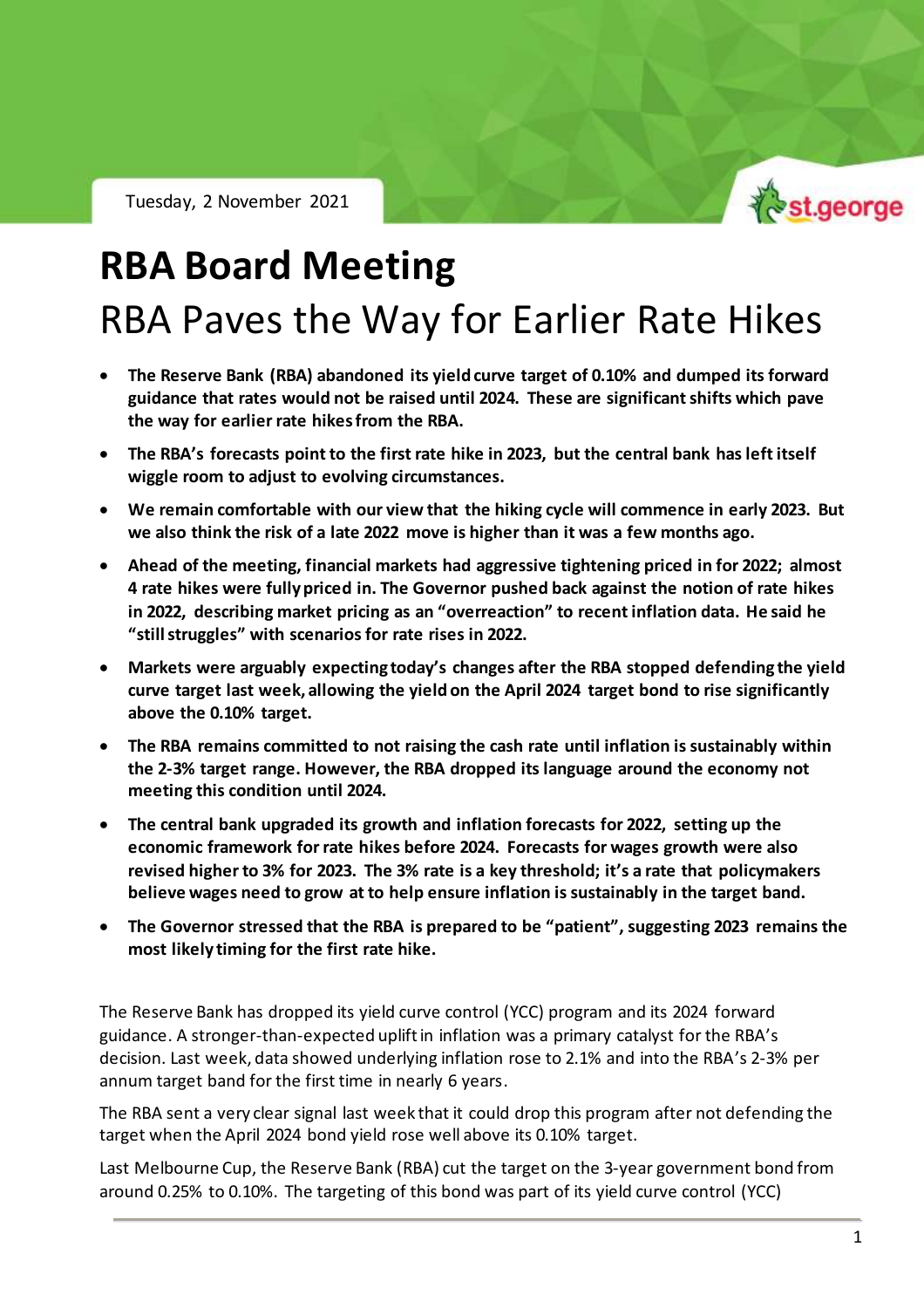program. One year later, and the RBA has abandoned the target.

The YCC program and the previous guidance from the RBA that the cash rate would not lift until 2024 were inextricably linked. Dropping the target, therefore, is consistent with the shift in forward guidance.



The RBA's use of language in its final paragraph confirms the change in guidance. The RBA remains committed to not raising the cash rate until is sustainably within the 2-3% target range. However, the RBA dropped its language around its "central scenario", which outlined that the economy would not meet this condition before 2024. Instead, the RBA now says that "this is likely to take some time".

The RBA says the Board is "prepared to be patient", with the central forecast for underlying inflation to be no higher than 2½ per cent at the end of 2023 and for only a gradual increase in wages growth. It leaves us comfortable with our long-held house view that the RBA will start hiking in early 2023.

Ahead of the meeting, interest rate markets had priced in aggressive tightening for next year, starting in June 2022. Financial markets had four rate hikes fully priced in, but after today's meeting it has been wound back to three. Last week, markets had nearly four rate hikes priced in, but this pricing has wound back after the meeting today.

The RBA pushed back hard against the notion rate hikes in 2022 in the statement and accompanying press conference. The Governor explicitly stated "the latest data and forecasts do not warrant an increase in the cash rate in 2022" in his press conference following the meeting. He added that market pricing for 2022 is an "overreaction" to recent inflation data and he "still struggles" with scenarios that would warrant rate rises in 2022.

Lowe also said that the decade decline in wages growth is unlikely to be reversed in a few months because factors that have kept wages down in Australia are pretty strong.

We do not think multiple rate hikes in 2022 are realistic and that market pricing has overshot. Lowe presented two plausible scenarios in the questions session in the press conference. He said it is still plausible that the first rate hike might not happen before April 2024 but it's also plausible that the first rate hike will occur in 2023.

We see some risk of a rate hike late in 2022, but it would rely on faster than expected progress on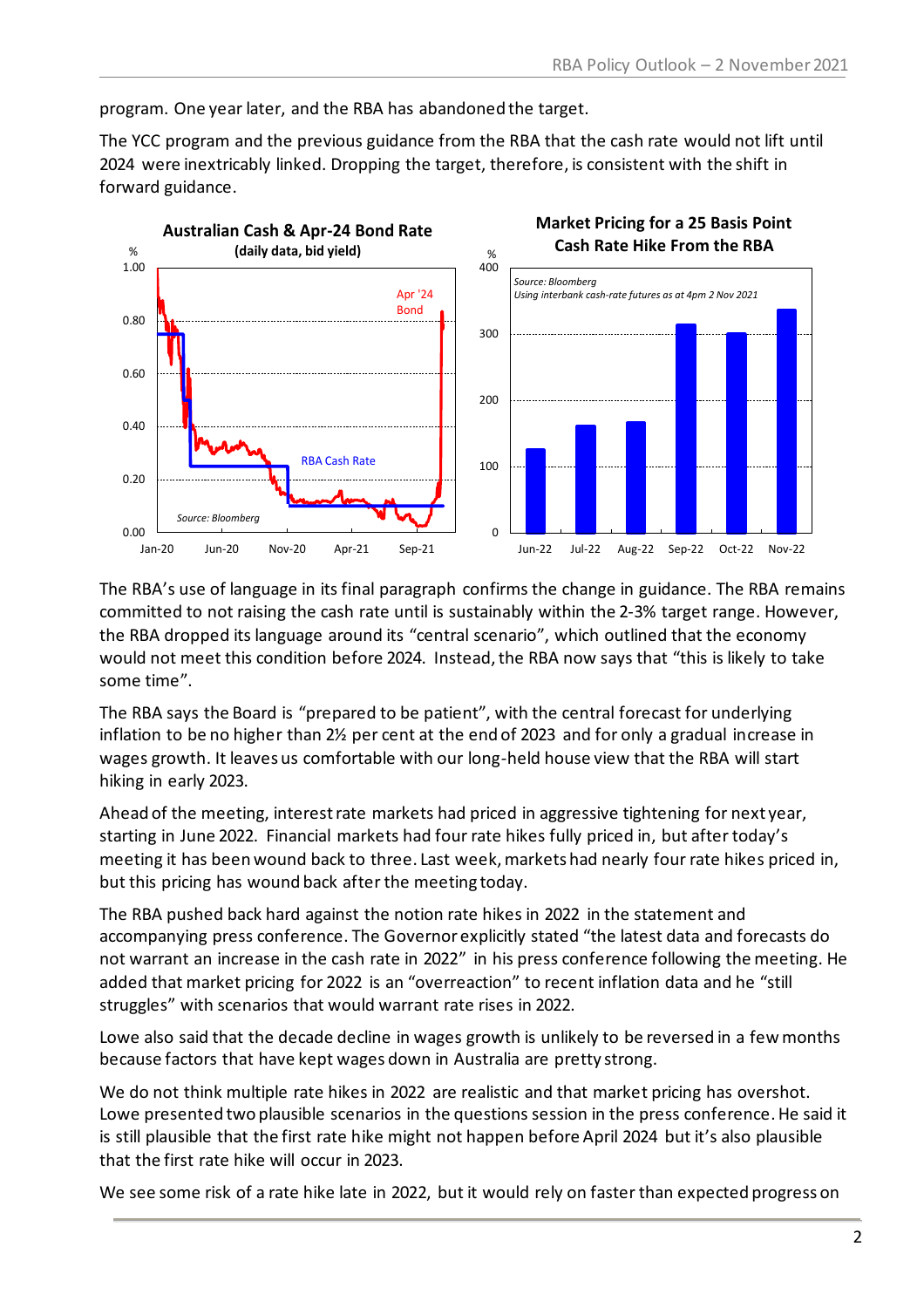inflation and employment. Data over the coming months will be important.

The Governor outlined that he expects pressures from supply-chain disruptions will start to ease over the next six months alongside the rebalancing in consumption back towards services, and away from goods, as economies around the world reopen. While he underscored there was still considerable uncertainty over this time horizon, it arguably remains an optimistic assumption.

In the press conference, the Governor explained the RBA is not lifting rates as quickly as some other countries because inflation is not picking up as quickly. He highlighted that wages growth remains much lower in Australia than some other countries (for example, wages growth remains below 2% in Australia but is at nearly 5% in the US). He also flagged that Australia has not been subject to the same energy price pressures as other parts of the world, noting the utility prices have been subdued or even declined in Australia, while they have skyrocketed in other countries.

Implicit in the RBA's decision is the stronger growth and inflation forecasts that now underscore the RBA's economic outlook. There will be a full set of forecasts published on Friday in the RBA's quarterly Statement on Monetary Policy (SoMP). But, the RBA provided us with an entrée today.

GDP growth for 2021 was revised lower, reflecting the impact of lockdowns in NSW and Victoria. However, critically, growth and inflation forecasts were upgraded for 2022, setting up the framework for rate hikes before 2024. Taking into account these tweaks,GDP will be higher at the end of 2022 than in the previous forecasts.

Unemployment forecasts were left unchanged. The RBA has previously indicated that full employment is in the low 4s, so the unemploymentforecasts are consistent with a labour market tightening towards full employment.

Forecasts for wages growth were revised higher to 3% in 2023. The 3% rate is a key threshold; it is a rate that the RBA believes wages needs to grow at to help ensure inflation is sustainably in the target band. Lowe in the press conference stressed that wages growth does need to be "materially higher" for inflation to be sustained in the target band.

These new forecasts point to the first rate hike taking place in 2023. However, the RBA has left itself wiggle room to adjust to evolving circumstances, sensibly opting not to lock in when it expects the cash rate will increase.

The RBA has emphasised is prepared to be patient. This patience leaves us comfortable with our view that the first rate hike will likely be delivered in early 2023.

| <b>RBA Output and Inflation Forecasts</b> |                   |               |               |
|-------------------------------------------|-------------------|---------------|---------------|
|                                           | <b>Year Ended</b> |               |               |
|                                           | <b>Dec-21</b>     | <b>Dec-22</b> | <b>Dec-23</b> |
| GDP growth                                | 3.00              | 5.50          | 2.50          |
| (previous)                                | (4.00)            | (4.25)        | (2.50)        |
| Unemployment rate                         |                   | 4.25          | 4.00          |
| (previous)                                |                   | (4.25)        | (4.00)        |
| Underlying inflation                      | 2.25              | 2.25          | 2.50          |
| (previous)                                | (1.75)            | (1.75)        | (2.25)        |
| Wages inflation                           |                   | 2.50          | 3.00          |
| (previous)                                |                   | (2.50)        | (2.75)        |

**Besa Deda, Chief Economist** Ph: (02) 8254 3251